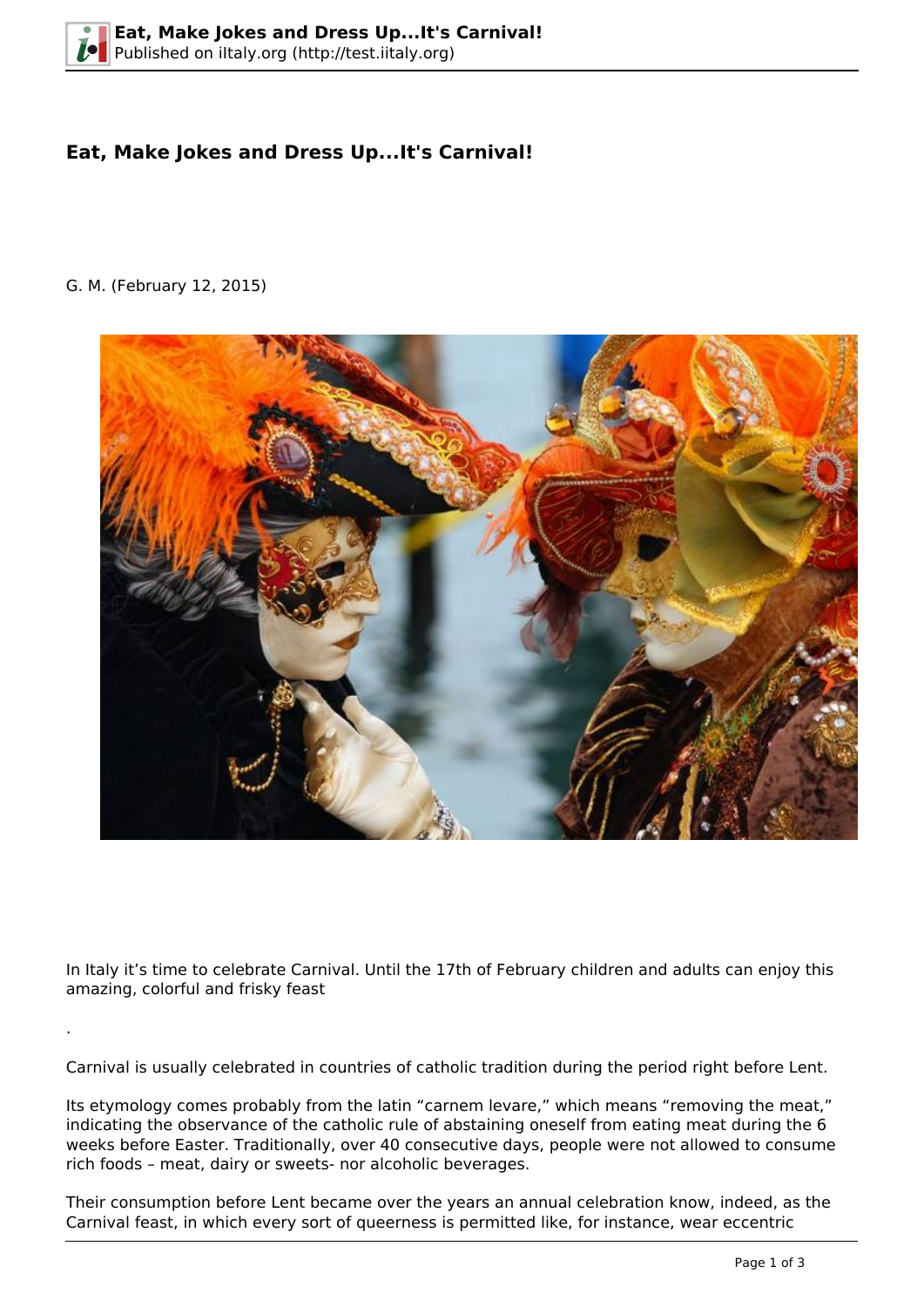

costumes, make funny jokes, eat, drink and just have a good time

In Italy we have always had a huge carnival tradition. We might not have the razzle-dazzle of Rio De Janeiro but trust me, we are as good as Brazilians when it comes to celebrate this festivity.

Every region of the Peninsula has its own way to celebrate this event and its own typical foods that go with the cheerful and happy spirit of such feast.

However, when you talk about Carnival in Italy,you immediately think about the Venice Carnival, in the Veneto region, whose origins go back a little after the year 1000 a.C.

Known for being one of the most antiques in the world, the [Carnival of Venice](http://en.wikipedia.org/wiki/Carnival_of_Venice) [2] goes down in history for its amazing masks and costumes, used traditionally by the nobility of the "Serenissima (as it was called the Republic of Venice)" who wanted to offer to the Venetians moments of entertainment and excessive party leveling off, through elegant masks, any kind of class inequality.

Original Venetian masks are made by hand by artisans whose techniques were transmitted from generation to generation and they are made using refined materials such as leather, porcelain and blown glass (a typical technique of this city.)

During a period of 10 days, through the "calli" of this beautiful city, you are continuously projected into a sort of theatrical representation of happiness and playfulness. Everyone is dressed up to celebrate the charm of a world made of balls, jokes of every kind, romantic and mysterious encounters and exclusive parties. Very typical of the Venetian Carnival is the "flight of the angel" in the famous San Marco Square, an event that every year attracts thousands of people from all over the globe.

Another Carnival feast is worth mentioning is the Viareggio Carnival, in Tuscany, one of the most appreciated Italian celebrations and more than 100 years old. This feast is renowned all over the world for its spectacular float parades, handmade by local artisans who dedicate months and months trying to build the most extraordinary one among the many colored and extravagant floats you can see "marching" in the streets during this period.

A historical turning point for the [Carnival of Viareggio](http://en.wikipedia.org/wiki/Carnival_of_Viareggio) [3] occurred in 1921 with the introduction of papier-mache which, much lighter and cheaper, replaced other heavy materials in the construction of the floats. This innovative material has permitted the building of colossal structures, with more daring designs and movements.

Besides the carnival traditions we can find traveling through the Peninsula (and that would need a much longer article if I had to mention them all) there is more genuine, popular and childish to celebrate Carnival.

It consists in simpler games and jokes that people use to do outdoors like, for example, suds battles or throw confetti and streamers in the streets. All these are the perfect occasion for children and adults to have fun and enjoy the joyful atmosphere of this kind of popular tradition.

But do not forget to eat since it's the last chance, before Lent, to have every kind of delicacies: "frittelle," "frappe" or "crostoli" or "chiacchere" and castagnole (as they have different names depending on the region). And don't worry if you are not able to start a diet after eating all these gluttonies, if you follow the tradition, you will have to, no matter what!

**Source URL:** http://test.iitaly.org/magazine/focus/life-people/article/eat-make-jokes-and-dress-upitscarnival-0

**Links**